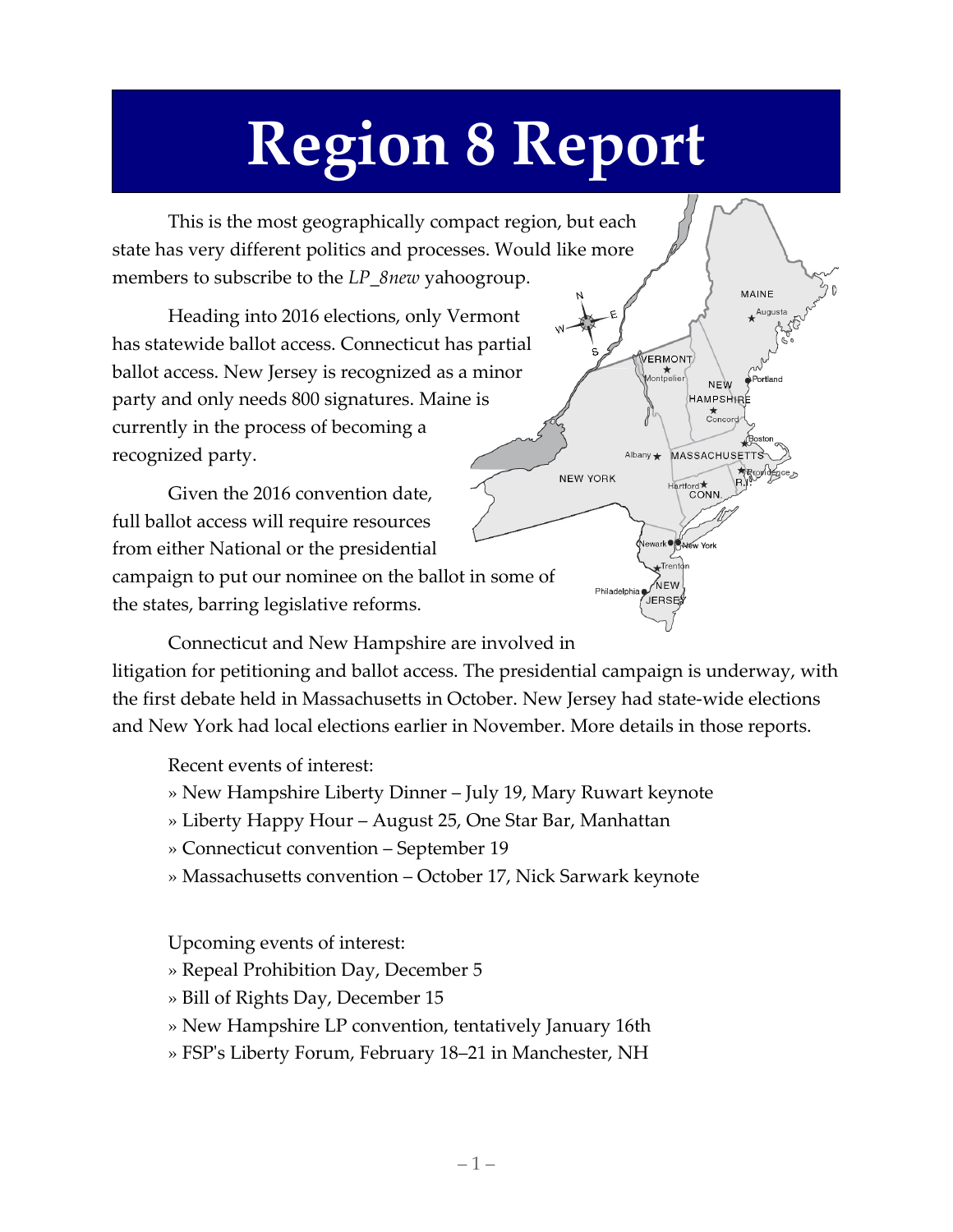### Connecticut www.LPCT.org

#### **Convention**

The LPCT held its annual convention at Cabela's in East Hartford on September 19. The speakers were paid in various exotic meats, and included: MC Rich Lion, State Rep Devin Carney, LPMA Chair George Phillies, outgoing Chair Joshua Katz, LPRI member and founder of the Rhode Island chapter of Coyote (sex worker advocacy group) Bella Robinson, Free Stater and former member of the LPCT Robert Lombardo, a panel of representatives from the group Connecticut Against Common Core, and the keynote Dr. Richard Adelstein, Professor of Economics at Wesleyan University. A great time was had by all.

Delegates voted in Andrew Rule as the new Chair, added Joshua Katz and Carl Lupinacci as at-large board members, and left the board otherwise intact.

#### **Local Elections**

The 2015 election in Connecticut was a municipal election. The most active campaign was Rich Lion for Manchester Board of Directors. Rich was coming off of a 15% finish in his run for state rep (2014) in a district including Manchester. Lion received 392 votes or 8% in a sixway race and retained ballot status. It should be noted that attaining his impressive finish for State Rep required leaving his job, and he was working extra hours to recover, making this race more difficult for him.

#### **Website**

Since the last LNC session, Connecticut has been working with Andy Burns to transition to NationBuilder. We now are handling membership, communications, most finance, and our website through NationBuilder, and are quite pleased with it. Since moving to NationBuilder, volunteer recruitment has improved, as has our ability to easily contact our supporters, which in turn has boosted fundraising. We thank Andy for help in setting up the website and all aspects of NationBuilder, and his continued support in volunteer recruitment and fundraising.

#### **Litigation**

The LPCT is still working with the ACLU and Day Pitney on the out of state petitioner ban. It appears that a lawsuit will be filed shortly, but the attorneys are first working to obtain a written agreement from the state not to enforce the law. They are also trying to see if the state will agree to not defend the law in return for the ACLU waiving the assignment of legal fees. Negotiations are ongoing.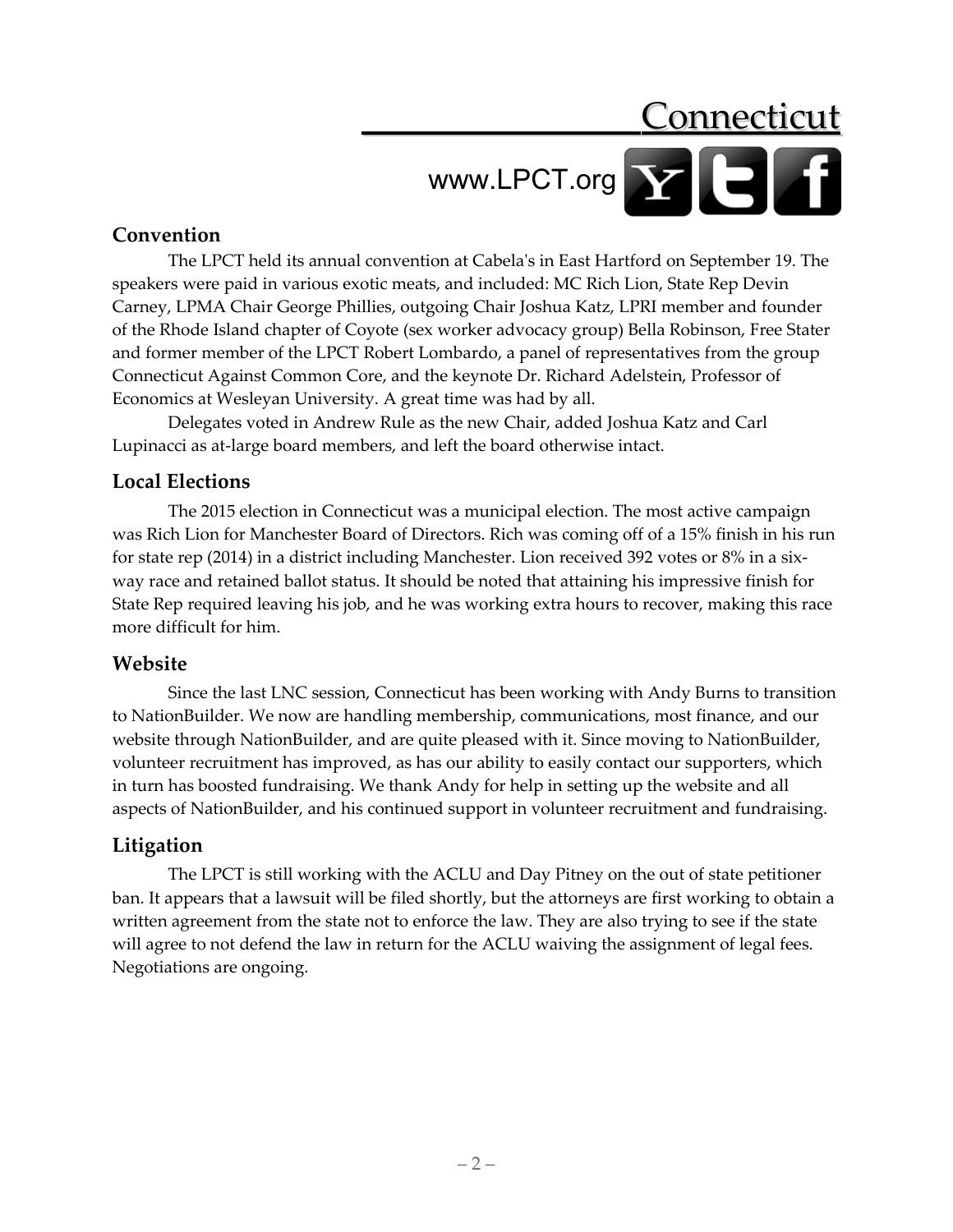Maine

### www.LPME.org

#### **Social Media**

The LPME Facebook page has more than 1700 likes, a 60%+ improvement since June! We have moved our website to the NationBuilder platform.

#### **Voter Registration Drive**

The plan is to get 5000 people to register as Libertarians so we can get official party status. We will need an additional 5,000 to maintain party status. With the help of Scott Kohlhaas we raised the necessary funds to accomplish the short term goal if not the entire 10,000. http://www.lpme.org/registration\_drive\_2015

A small set back is that we will not have Libertarian printed on the registration cards since we are a "qualifying party". So we will have to check the other box and write in Libertarian. But once we are a qualified party, we'll have our own line in the cards.

Looks like we will have the numbers by the December  $1<sup>st</sup>$  deadline, it just takes time for the state to validate the registrations. This graph shows what is needed in red, what we have turned in in blue, and what the state says we have turned in in green. With a month to go we should have enough time. So Maine will not require any funds for ballot access on the next nor any other election cycle.



#### **Our Other Initiatives**

I am also planning on petitioning for rank choice voting and a state wide marijuana initiative simultaneously. No details yet on these.

#### **Legislative Efforts**

On the legislative side we have teamed up with the green party to support LD507 which will open the primary petitioning requirement to unenrolled, making it easier for third party candidates to run for office.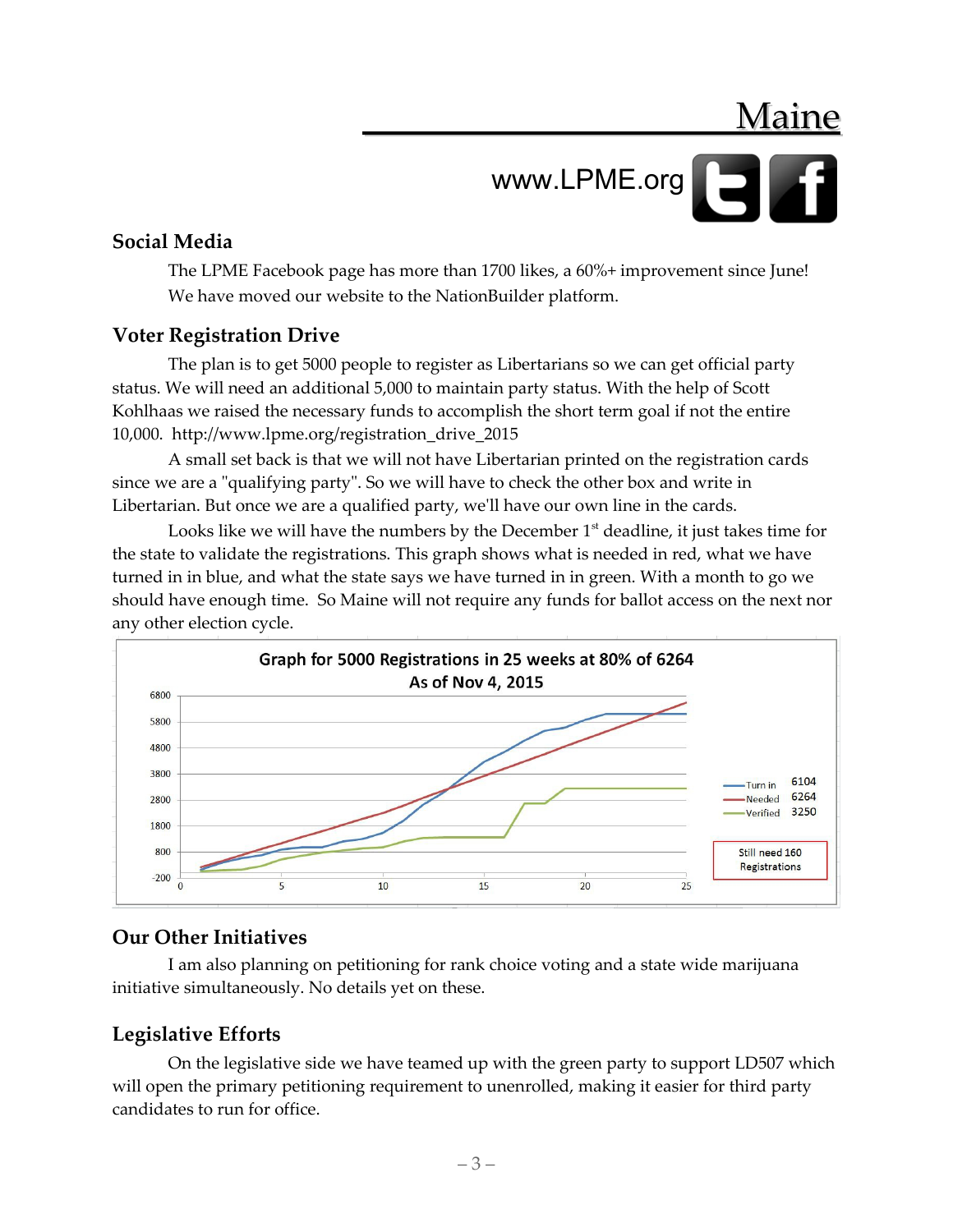### **Massachusetts**

# WWW.LPMASS.com

#### **Continued Public Issue Messaging**

Between election campaigns we are staying in the public eye with issues-focused ad campaigns. Libertarians have many issues for which the public supports us, not the other parties. We just need to show the American people the truth. We have issues where the march of history is on our side. We will bring America to the future, the Libertarian future.

First campaign was *No to the Olympics* (success!). Our current campaign is *Ending the Surveillance State*. We plan a massive fund raising effort to support the campaigns. How are we doing? Our Facebook ad is getting a 2% "like" return, astronomically high for Facebook. Next we will combine social and traditional media outreach. Your designated donations at LPMass.org, the state PAC, will be spent on the effort.

#### **State Convention a Big Success**

Our 2015 Convention had the first live debate between our party's Presidential candidates carried live on streaming video, a keynote speech by our National Chair Nick Sarwark, election of a new State Committee, and more. We had our best attendance since 2006. Even more impressive considering we were competing with S4L. There was even a candidate for U.S. Senate from California, who came to cover the event and start what he called a Libertarian Party network to compete with the likes of CNN and Fox News.

Several Platform planks were discussed; one was adopted. Some members have called for adoption of a much longer State Platform, or for a multi-day special state convention to debate the new platform.

The Presidential debate featured Steve Kerbel, Darryl W. Perry, Marc Allan Feldman and Derrick Michael Reid. The moderator was George Phillies.

National Chair Nick Sarwark gave the keynote. His message: Tell your opponents "you might be right"; then they'll listen to you. Be nice; honey attracts more flies than vinegar. Win!

The new State Committee and its officers are: George Phillies, Chair. Alwin Hopfman, Petitioning Mobilization. Daniel Fishman, Editor, Political Facilitator and Recording Secretary. Cris Crawford, Archivist, 2016 Presidential ballot access. David Blau, Treasurer. Don Graham, Information Technology Facilitator. Bob Underwood, Membership Secretary. Peter Everett, Member. Heather Mullins, Member.

The National Convention delegates elected: George Phillies, Daniel Fishman, Cris Crawford, Heather Mullins, Don Graham, Rene Ruiz, Susan Ruiz, and Arthur Torrey. Anyone elected to the State Committee may choose to be a delegate ex officio.

Watch the debate: https://www.youtube.com/watch?v=CKm9bIeznWo

Read Libertarian discussion of the debate in Independent Political Report: http://www.independentpoliticalreport.com/2015/10/live-stream-for-the-libertarianpresidential-debate-101715/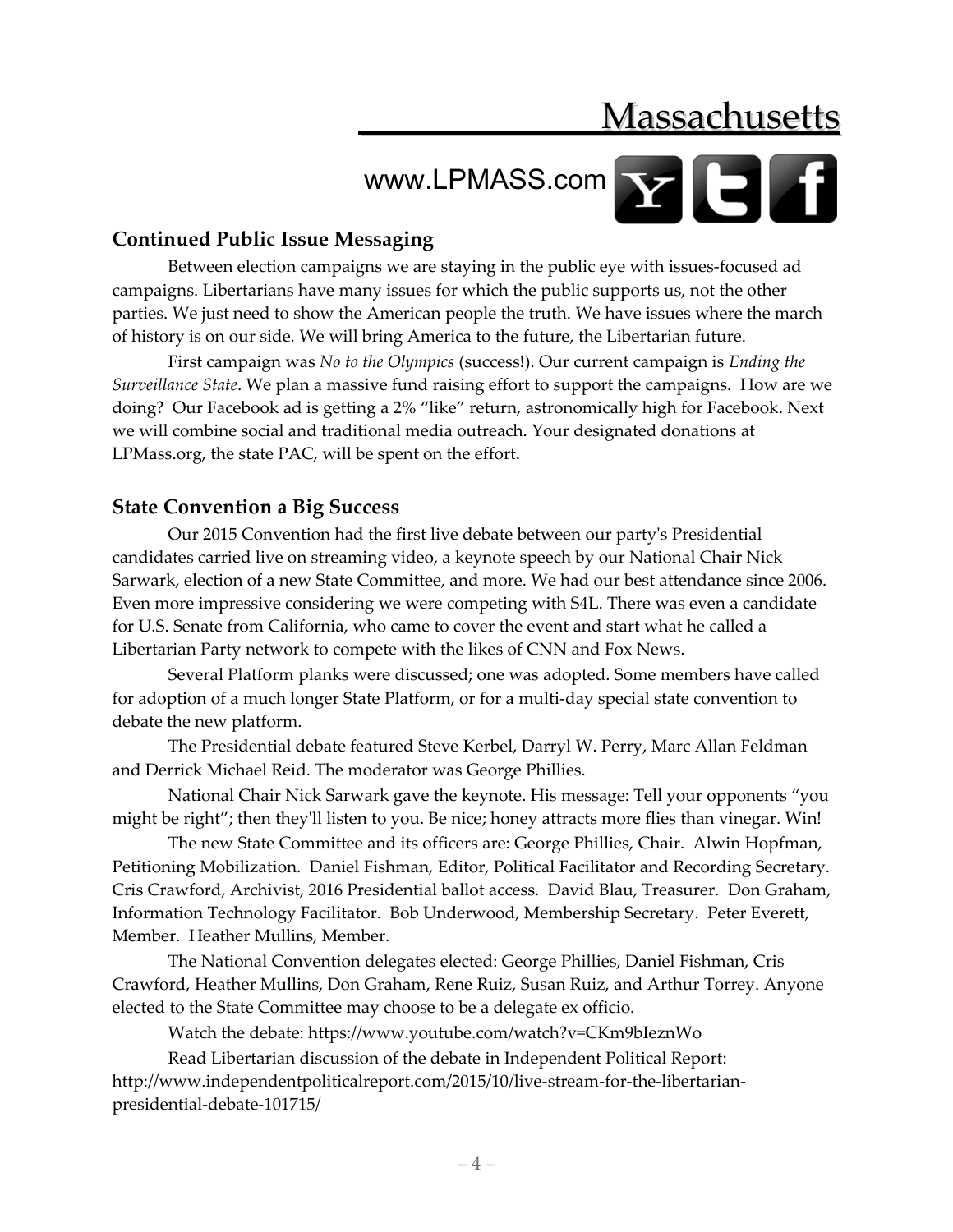#### **Elections and the Future**

Members are looking forward to doing better in 2016 than we did in 2014, which is the best we have done in more than a decade. Fortunately, Massachusetts Libertarians already have full ballot access: You can enroll ("register") as a Libertarian, and you can run as a Libertarian in any partisan race.

There has been some confusion at the LPUS over ballot status in the Bay State. If the LPMA were to achieve major party status it would indeed make it a simple matter to put our presidential nominee on the ballot, but it would make getting every other candidate on the ballot much more difficult. So for valid strategic reasons, the party will likely maintain it's current status and focus on our efforts to rebuild the party from the ground up and have an impact on state and local issues.

#### **Referendums**

Massachusetts has public referendums, each needing around 100,000 signatures for the ballot. Several are underway that we voted to help, including (i) legalizing the use of marijuana, (ii) blocking the use of public funds for the Olympics, and (iii) stopping Common Core from dumbing down Massachusetts schools to the level of Mississippi.

We are considering several others, including (i) requiring the Attorney General to maintain a complete public list of persons shot by policemen, (ii) ending surveillance police state tactics, (iii) shall-issue firearms permits to adults with no criminal record, (iv) some of our historical Public Policy Questions, including Protect the right of a patient and her or his physician to purchase a medical drug from any source, so long as the patient's insurance company is not obliged to pay more than the price for which the medical drug is available for sale in Massachusetts.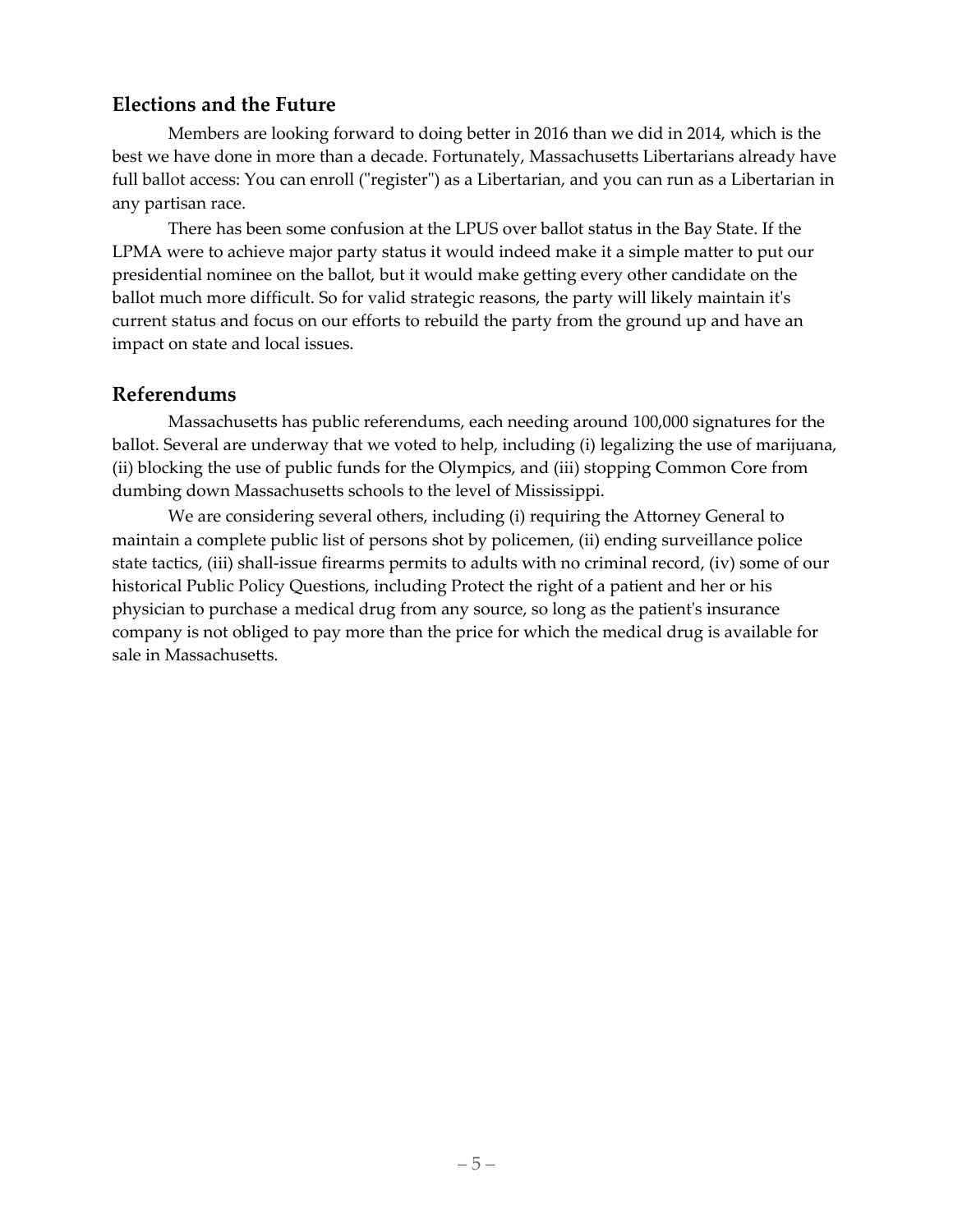### **New Hampshire**

### www.LPNH.org<sup>N</sup>

#### **Lawsuit**

With the NHCLU we are suing the state in Federal court over the latest change to election law that wiped out 2/3 of the time we have to complete a party-wide petition with no corresponding reduction in the number of signatures, effectively making the task impossible.

We lost in the Federal District court. Despite our brief demolishing the state's case, the judge sided with the state, citing several arguments from the RNC's amicus brief. We filed an appeal to the  $1<sup>st</sup>$  Circuit. No timetable has been set. We are asking for amicus briefs from interested entities within the  $1<sup>st</sup>$  Circuit. The case was mentioned at the NHCLU annual dinner, we had several conversations with people who didn't realize ballot access was such an issue.

#### **General and Future Activity**

We established a Platform Committee with the mission to propose a state-level platform for members to consider at our next general convention. A draft platform is in review.

The legislative submission period for 2016 has closed, we have submitted ballot access reform bills, and there will be a score of interesting pro-liberty bills up for discussion. A sizable bi-partisan liberty caucus is in the House, so we have lots of friendly legislators to work with.

One rather constant theme I've noticed is the larger liberty movement is trending away from politics, especially anything technocratic. One prominent speaker described it as "Less Rothbard, More Rand". So while the international movement very much looks to us for guidance, the American movement isn't so sure. Though I have heard several complements on our improved messaging of the past year.

Some LP activists from other states have moved here recently, hoping to get them involved and perhaps organizing local action.

A few candidates for 2016 have come forward, including 3 interested in being our US Senate nominee. We're currently recruiting, aiming for at least 16 state rep candidates. Petitioning will start immediately after nominations and get going in earnest in March.

We are evaluating having a presence at the NH Liberty Forum.

#### **Social Networks and Website**

Our website revamp team is evaluating WordPress and NationBuilder. Our Facebook Group has 656 members, our Page has 373 Likes. We have 1175 Twitter followers @LPNH.

#### **2016 Convention**

Planning is underway for our state convention in mid-January. On the agenda are adopting a state platform, confirming our nominee to the national platform committee, adopting changes to our party bylaws, electing new officers and nominating candidates for 2016. We'd love to have one or more presidential candidates attend so we can host a forum or debate, potentially to again pledge delegate votes.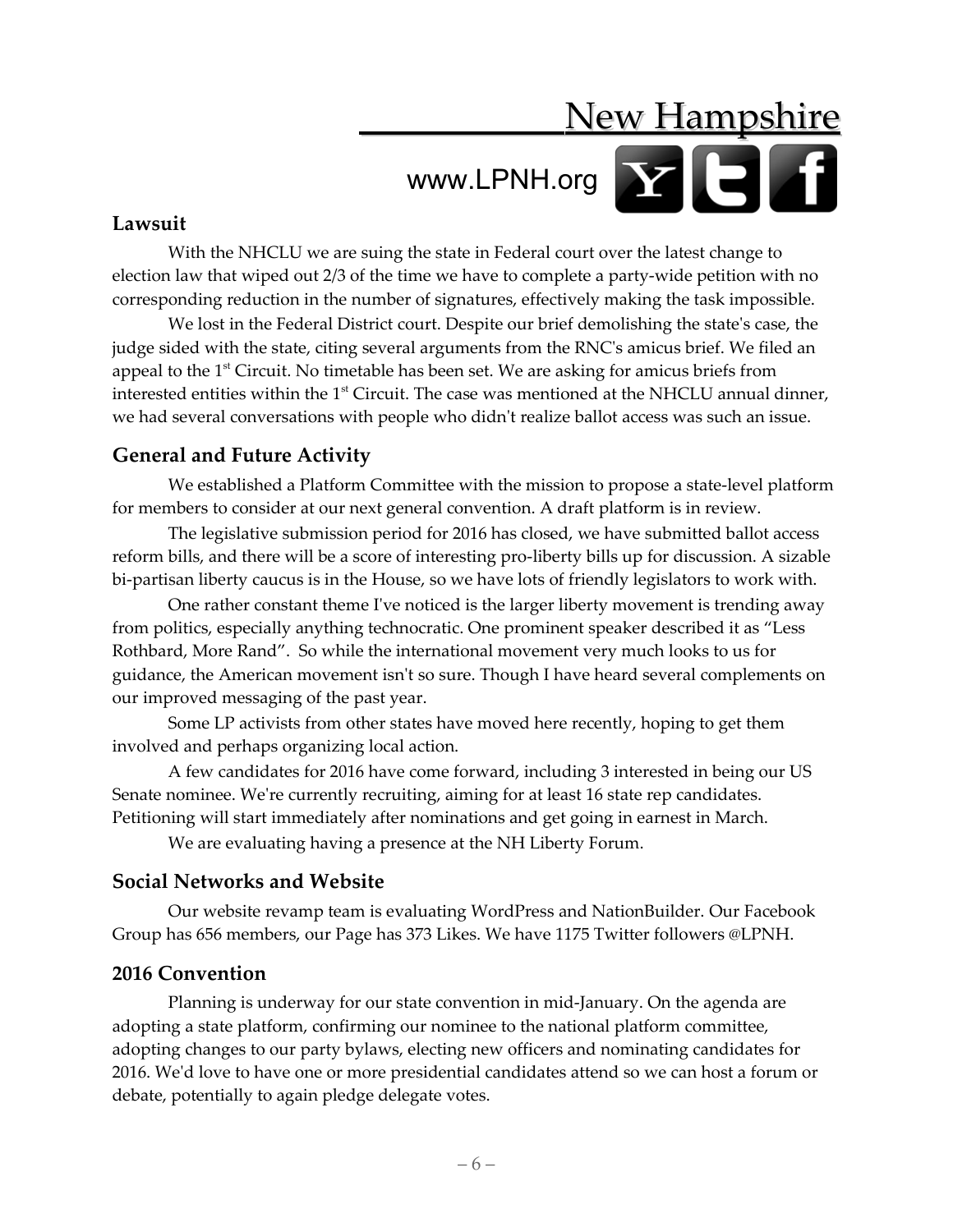### New Jersey

# www.NJLP.org

#### **2015 NJ Candidates**

In the November 2015 election the NJ Libertarian Party ran these candidates with these results:

| Peter Rohrman   | Bergen County Freeholder                      |          | 4,789 3.96% |
|-----------------|-----------------------------------------------|----------|-------------|
| Joseph Rafferty | Gloucester County Freeholder (write-in)       | $\theta$ | $\theta$    |
| Joseph Dunsay   | River Dell Regional School District           | 491      | 19.2%       |
| Joseph DeLong   | South Bound Brook Mayor                       | 63       | $9.00\%$    |
| Patrick Smith   | South Bound Brook Town Council                | 65       | $5.2\%$     |
|                 | Damien Caillault State Assembly 27th District | 554      | 3.10%       |
| Jeff Hetrick    | State Assembly 27th District                  | 603      | $3.40\%$    |

#### **Libertarian Candidates Make an Impression in State Assembly Debate**

The League of Women Voters held a debate for the State Assembly in the 27th district on September 30<sup>th</sup> in Livingston. Libertarian candidates offered refreshing fact-based solutions to economic concerns such as job creation, state budgeting and state pensions.

The Republican candidate promised to reach across the aisle, work hard and renegotiate pensions without mentioning any specifics. The Democratic incumbents, Assemblyman John McKeon of West Orange and Assemblywoman Mila Jasey of South Orange, were absent.

"If you re-elect these people you know what to expect," said Libertarian Damien Caillault. "They will spend more, tax more, fund new projects, and in a few years, they'll come back for more."

Jeff Hetrick, the other Libertarian, offered a pragmatic approach to problem-solving: comprehensive, root cause analysis. Mr. Hetrick wants to use this analysis to determine why the NJ Election Law Enforcement Commission is running out of money. He expects to find overlapping expenses, outdated material and inefficient work practices. He proposed using the same methodology to evaluate school districts and the NJ Department of Transportation.

Discussing hunger in New Jersey, Mr. Caillault cited high property taxes. He explained that prohibitively high tax rates render agricultural use of land financially nonviable for many. This contributes to low in-state food production. He also mentioned that vertical growth was sometimes outlawed by zoning regulations in urban areas that stand to benefit from it the most.

Caillault also suggested that everyone joined the Livingston Sunrise Rotary and the LHS Interact Club next time they go to Hillside NJ to help the Community FoodBank of NJ.

The entire debate was repeated on Livingston TV up until the election.

The 27th District includes Chatham Township, East Hanover, Florham Park, Hanover, Harding, and Madison in Morris County and Caldwell, Essex Fells, Livingston, Millburn, Roseland, South Orange and West Orange in Essex County.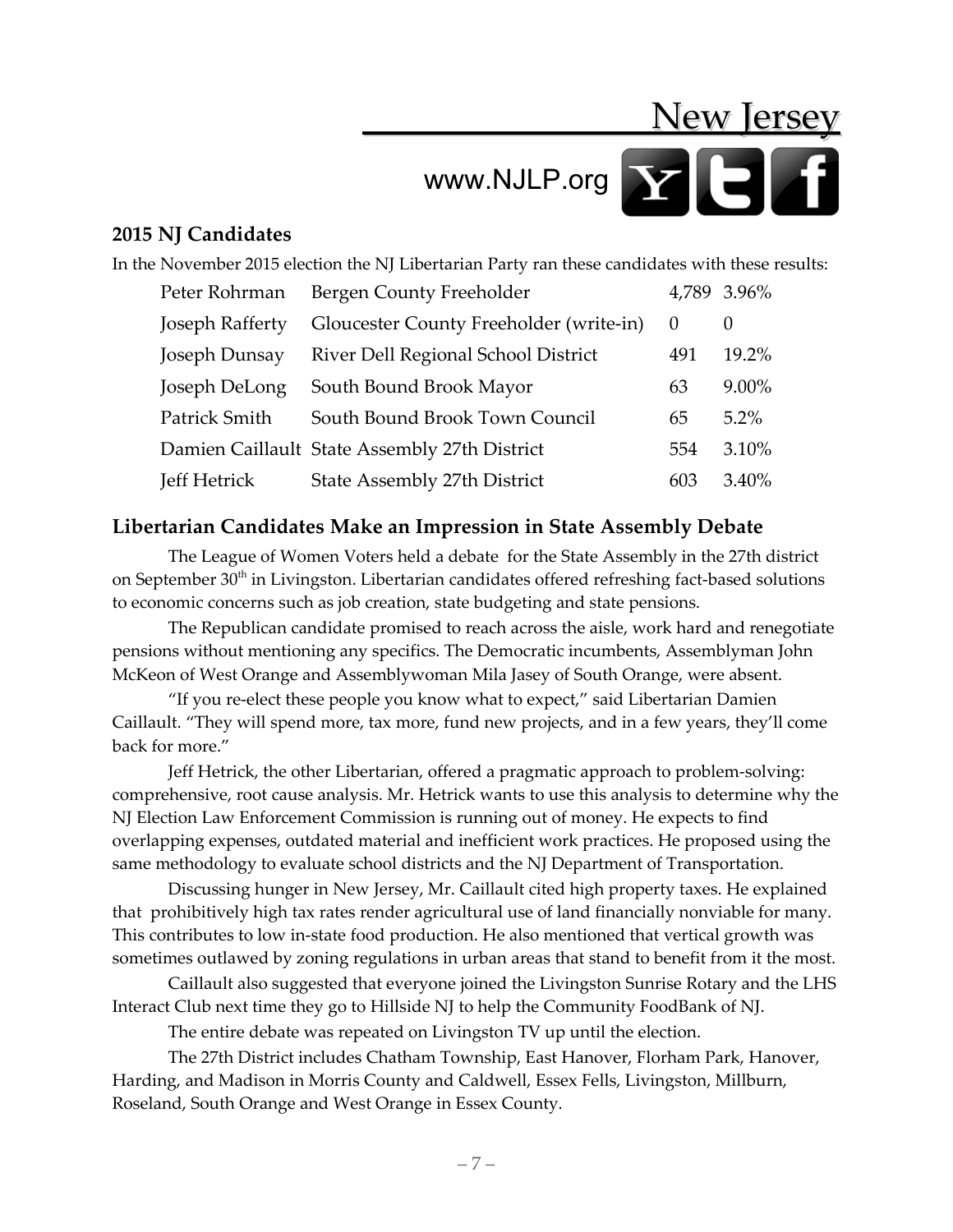#### **In Other News**

As a result of pressure from the NJLP Preempted Ordinance Repeal project, several towns are looking to rescind or modify their curfew laws. Thanks to NJLP member and project volunteers Jim Tosone and John Paff for their work.

We seek an Editor for the newsletter. We seek an assistant Webmaster to assist with our website. The Bylaws Committee is also forming for the purpose of updating our Bylaws. If interested in any of these positions contact Patrick McKnight at chair@njlp.org

We continue to post news of government wrongdoing, cooking the books, violating your rights, excessive use of force, general incompetence and news of freedom fighters winning important battles to expose or correct these situations.

#### **Show Me The Minutes!**

Lumberton Township, whose officials lost a large batch of meeting minutes over the last six years, agreed to a court-approved settlement to implement stringent safeguards against a repeat loss. It will begin posting executive session minutes online, a rarity for municipalities.

Under the recent settlement, Lumberton Township also will pay the \$1,610 legal bill of John Paff, chairman of the New Jersey Libertarian Party's Open Government Advocacy Project, after he sued on the grounds the public was being denied access to township committee records in violation of state transparency laws.

#### **2016 Calendar**

We'll have a general post-election meeting on November  $15<sup>th</sup>$  at Omega Diner in North Brunswick starting at 4:30pm.

We'll have our 2016 convention on March  $12<sup>th</sup>$  in Hightstown.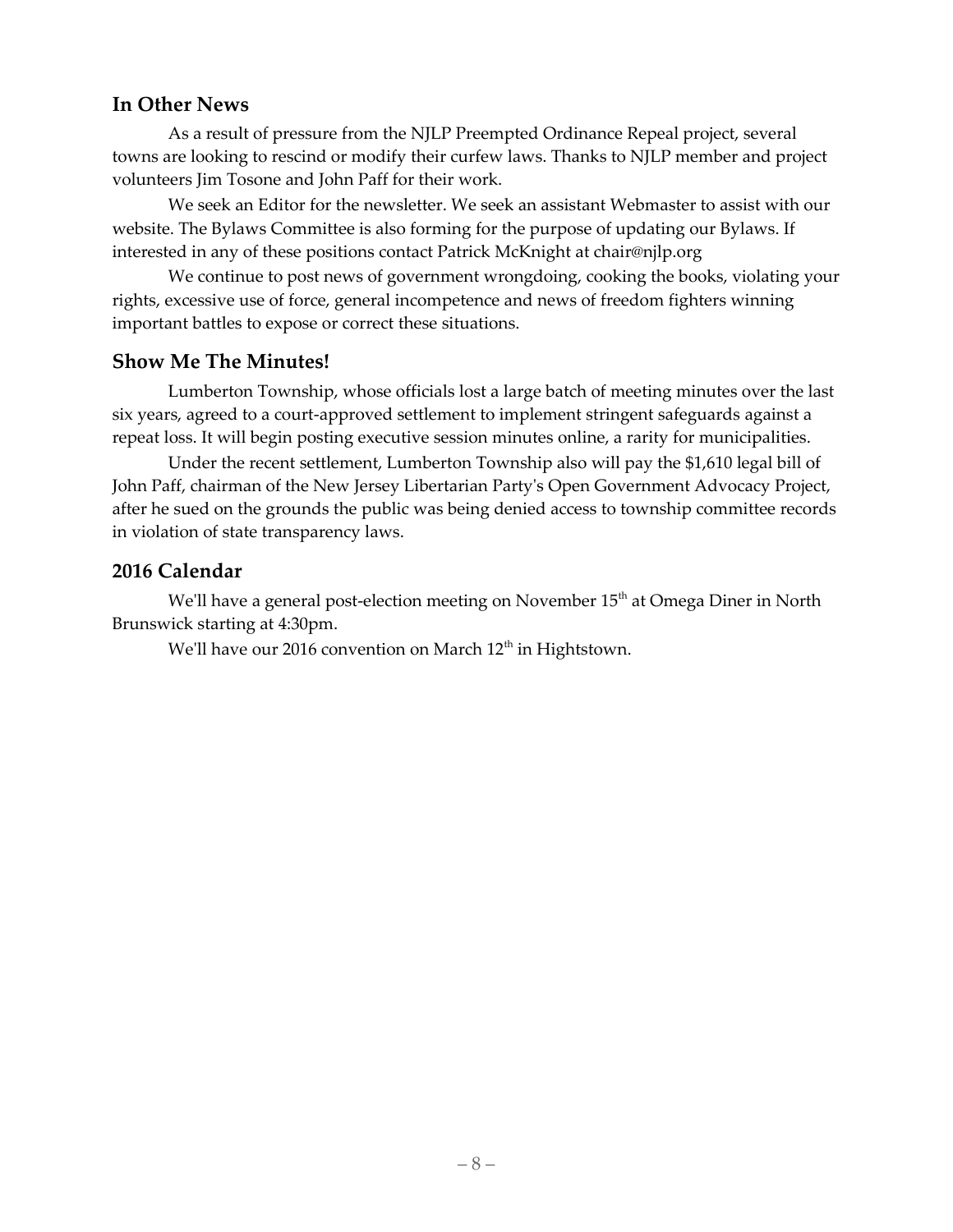## New York www.NY.LP.org

#### **Growing the Party**

Since Mark Glogowski took over as NY State Chair last spring, we have added three new county chapters (going from 10 to 13) with several more in organizational mode.

#### **Local Candidates**

We will have five candidates who petitioned their way on to the ballot as Libertarians. Most prominently, our long-time State Treasurer Gary Treistman is running for Town Justice in Woodstock (of the famous rock festival 45 years ago). We also will have Lisa M. Whitehead in Batavia (western NY near Buffalo) and a candidate for local legislature in Albany.

Gary Triestman won 145 votes, or 10.7%.

Lisa Whitehead won 30 votes, or 14%

#### **Manhattan Libertarians at NYC Pride 2015**

Despite the rainy start to the day, we gave Outright Libertarians' new "World's Gayest Political Quiz" to over 250 people at the NYC LGBT Pride Festival. When we ran out of those, we switched back to the standard "World's Smallest Political Quiz" published by the Advocates for Self-Government. As is usually the case at Pride events, the crowd split between the Left-Liberal and Libertarian quadrants, with a cluster of strong Libertarians due to the self-selection bias of who walks up to a Libertarian booth at a street fair.

As Outright Libertarians usually does in its Operation Politically Homeless booths, we used metal foil stars to indicate the quiz scores on the map, with Gold being Libertarian, Silver being Independent, Green being Green, Blue being Democrat, and Red being Republican. While we had a run of Blue stars like usual at Pride, we used more Silver stars than ever. Hear that, Libertarian candidates? Independents are, politically, what they call "low-hanging fruit."

A heartfelt thank-you to Alex, Richard, and Alton for volunteering at the booth.